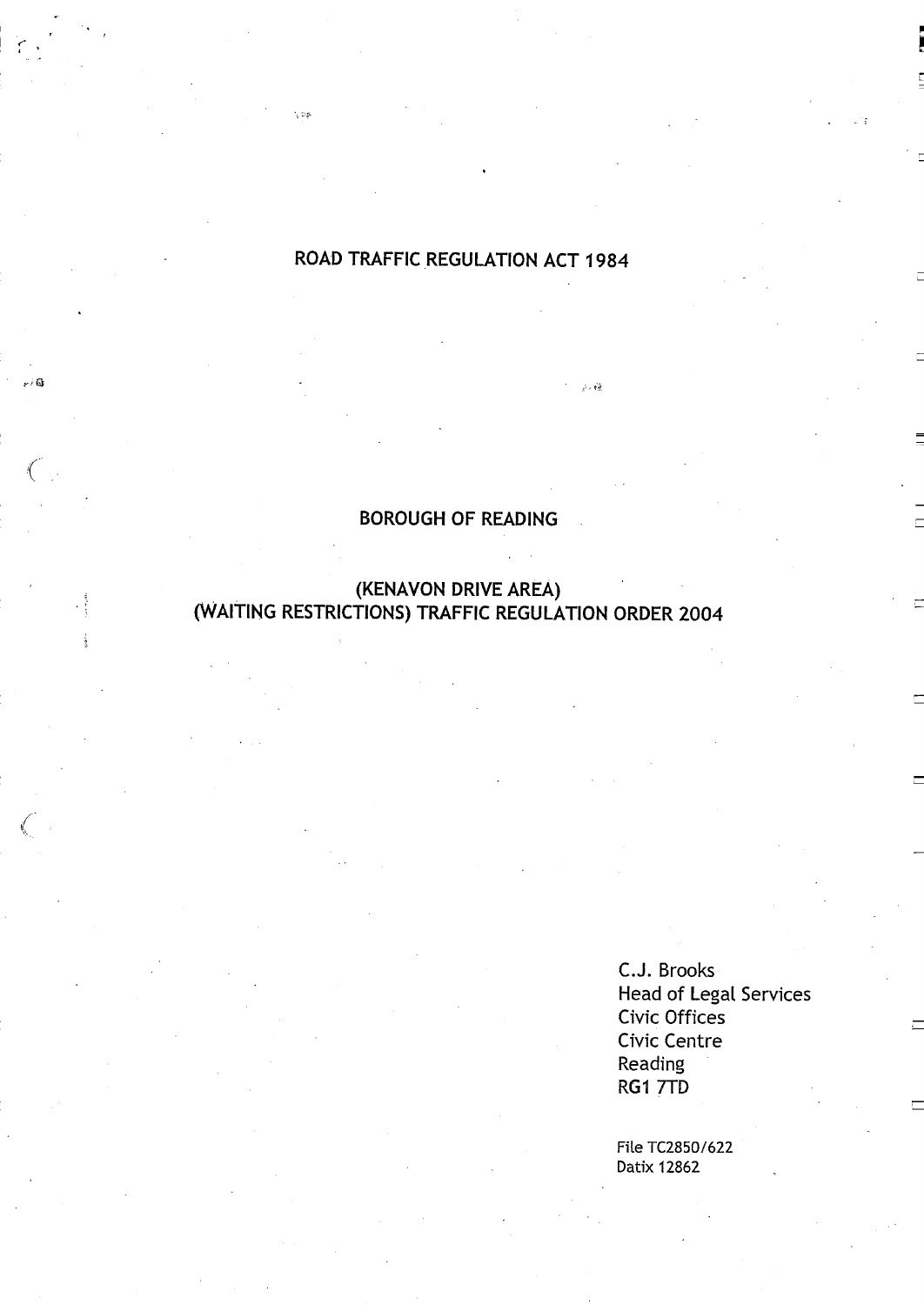## (KENAVON DRIVE) (WAITING RESTRICTIONS) TRAFFIC REGULATION ORDER 2004

The Reading Borough Council (hereinafter referred to as "the Council") in exercise of the powers conferred by Sections 1(1), 2(1) to (3), 4(2) and Part N of Schedule 9 of the Road Traffic Regulation Act 1984 ("the Act of 1984"), as amended and of all other enabling powers and after consultation with the Chief Officer of Police in accordance with Part III of Schedule 9 to the Act of 1984 and the Road Traffic Act 1991, hereby make the following Order:-

THE BOROUGH OF READING

#### PARTI

#### CITATION AND INTERPRETATION

1. This Order shall come into operation on the 25<sup>th</sup> April 2004 and may be cited as The Borough of Reading (Kenavon Drive) (Waiting Restrictions) Traffic Regulation Order 2004

2. In this Order, except where the context otherwise requires, the following expressions have the meanings hereby respectively assigned to them:-

"ambulance" has the same meaning as in the Vehicle Excise and Registration Act 1994;

"authorised agent" means the parking services contractor appointed by and acting on behalf of the Council for the purposes of the supervision and enforcement of this Order;

"authorised cab rank" means an area of carriageway which is comprised within and indicated by road markings complying with diagram 1028 .2 in Schedule 6 to the 2002 Regulations;

"authorised officer" means the Head of Planning and Transport for the Council or any other officer to be designated by the Council;

"authorised parking place" means any parking place on a road, authorised or designated by this Order;

"carriageway" means a way constituting or comprised in a highway being a way (other than a cycle track) over which the public have a right of way for the passage of vehicles;

"disabled person's badge", "disabled person's vehicle" and "parking disc" have the same meanings as in the Local Authorities Traffic Orders (Exemption for Disabled Persons) (England) Regulations 2000;

"driver", in relation to a vehicle waiting in a parking place or on a road or length of road, means the person driving the vehicle at the time it was left in that parking place or road or length of road;

"goods" means goods or burden of any description and includes postal packets of any description;

"delivering" and "collecting" in relation to any goods includes checking the goods for the purpose of their delivery or collection;

"goods vehicle" means a motor vehicle which is constructed or adapted for use for the carriage of goods or burden of any description and which does not exceed 5 .30 metres in length or 2.25 metres in height;

"hackney carriage" means a vehicle licensed under Section 37 of the Town Police Causes Act 1847, Section 6 of the Metropolitan Carriages Act 1869, or any similar enactment;

1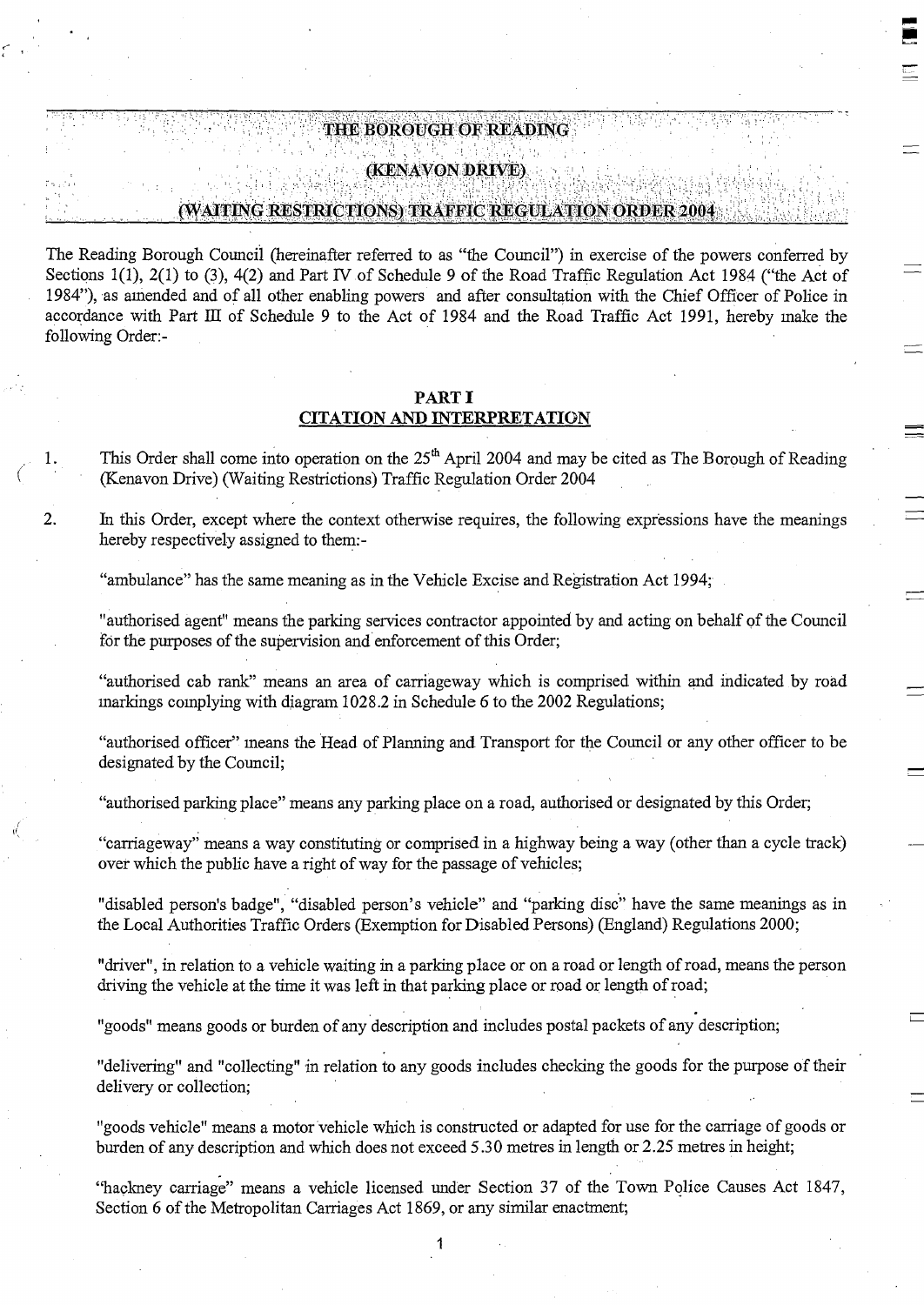"immobilisation device" has the same meaning as in Section 104(9) of the Road Traffic Regulation Act 1984;

"loading" means the loading or unloading of goods to or from a vehicle ;

"motorcycle" and "invalid carriage" have the same meanings as in Section 136 of the Road Traffic Act of 1984;

"owner", in relation to a vehicle means a resident who is named in the vehicle registration document as the registered keeper of a goods or passenger vehicle or who has the use of such a vehicle in the course of his employment and who is entitled to use such a vehicle as though he were the registered keeper thereof;

"parking attendant" means a person authorised by or on behalf of the Council to supervise any parking area;

"parking place" means a road or length of road which is provided for the leaving of vehicles;

"passenger vehicle" means a motor vehicle (other than a motor cycle or invalid carriage) not exceeding <sup>5</sup> .30 metres in length and 2 .25 metres in height and constructed or adapted for the carriage of passengers and their effects;

"penalty charge" and "reduced penalty charge" means a charge set by the Council under the provisions of section 66 of the Road Traffic Act 1991 and with the approval of the . Secretary of State for Transport which is to be paid to the Council within 28 days beginning with the date of the notice, or 14 days in the case of a reduced penalty charge, following the issue of a penalty charge notice ;

"penalty charge notice" means a notice issued or served by a parking attendant pursuant to the provisions of section 66 of the Road Traffic Act 1991;

"permitted hours" means the hours shown at the commencement of a Schedule;

"relevant position" in respect of. -

(a) a disabled person's badge or a parking permit, means

- (i) in the case of a vehicle fitted with a front windscreen, that the badge or permit  $\mathbb{I}$ exhibited thereon with the front facing forward on the nearside of and immediately behind the windscreen; or
- (ii) the case of a vehicle not fitted with a front windscreen, that the badge or permit is exhibited on the front or nearside of the vehicle;
- (b) a disabled person's parking disc, means that the side showing the time is facing forward or outward and immediately behind the windscreen or side window nearest to the kerb; so that every part of a vehicle is within the limits of a parking place;

"specified hours" means the hours shown at the commencement of a Schedule containing parking or unloading places;

"telecommunication system" has the same meaning as in the Telecommunications Act 1984 ;

"The 2002 Regulations" means the Traffic Signs Regulations and General Directions 2002 ;

"traffic sign" means a sign of any size, colour, and type prescribed or authorised under, or having the effect as though prescribed or authorised under Section 64 of the Act of 1984 .

2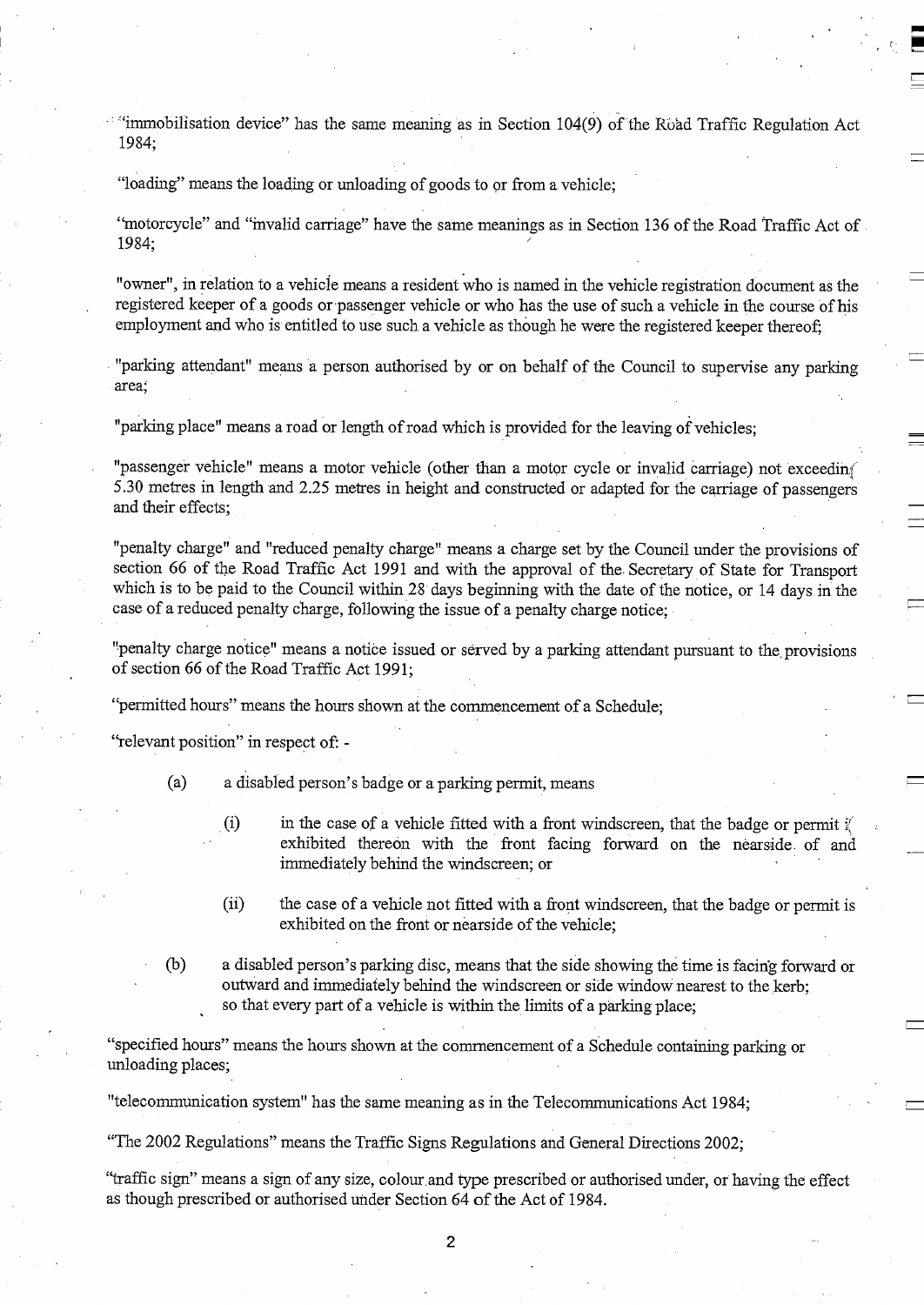3. Except where otherwise stated, any reference in this Order to a numbered Article or Schedule is <sup>a</sup> reference to the Article or Schedule bearing that number in this Order;

 $\blacksquare$ **U**

- 4. Save where the contrary is indicated, any reference in this Order to :-
	- (a) this Order or another Order shall be construed as such a reference to this Order or, as the case may be, such other Order, as the same may have been or may from time to time be amended, varied or supplemented;
	- (b) The requirements of any Article making reference to a numbered Schedule to this Order shall only have effect when a Schedule similarly numbered is appended to this Order.

#### PART II WAITING AND LOADING OF VEHICLES

5 . Save as provided in Articles 6 and 7 no person shall, except upon the direction or with the permission of a Police Constable in uniform, Traffic Warden or a Parking Attendant, cause or permit any vehicle to wait at any time on Mondays to Sundays inclusive in the lengths of roads specified in Schedule 4 ;

6. Nothing in Article 5 shall apply to any vehicle waiting in the lengths of roads referred to therein for so long as it may be necessary to enable:-

- (a) a person to board or alight from the vehicle;
- (b) the vehicle, if it cannot conveniently be used for such purpose in any other road, to be used in connection with any of the following operations, namely:-
	- (i) building, industrial or demolition operations;
	- (ii) the removal of any obstruction to traffic ;
	- (iii) the maintenance, improvement or reconstruction of the said lengths of roads;
	- (iv) the laying, erection, alteration or repair in or in land adjacent to the said lengths of roads of any sewer or of any main, pipe or apparatus for the supply of gas, water or electricity or of any telecommunications system;
	- (v) the service of a Local Authority or a Water Authority in pursuance of statutory powers or duties;
- (a) the vehicle to be used for the purpose of delivering or collecting postal packages as defined in Section 87 of the Post Office Act 1953 ;
- (b) the vehicle to take in petrol, oil, water or air from any garage situated on or adjacent to the said lengths of roads;
- (c) the vehicle to wait at or near to any premises situated on or adjacent to the said lengths of roads for so long as such waiting by that vehicle is reasonably necessary in connection with any wedding or funeral;
- 

(d) the vehicle being used for fire brigade, ambulance or police purposes .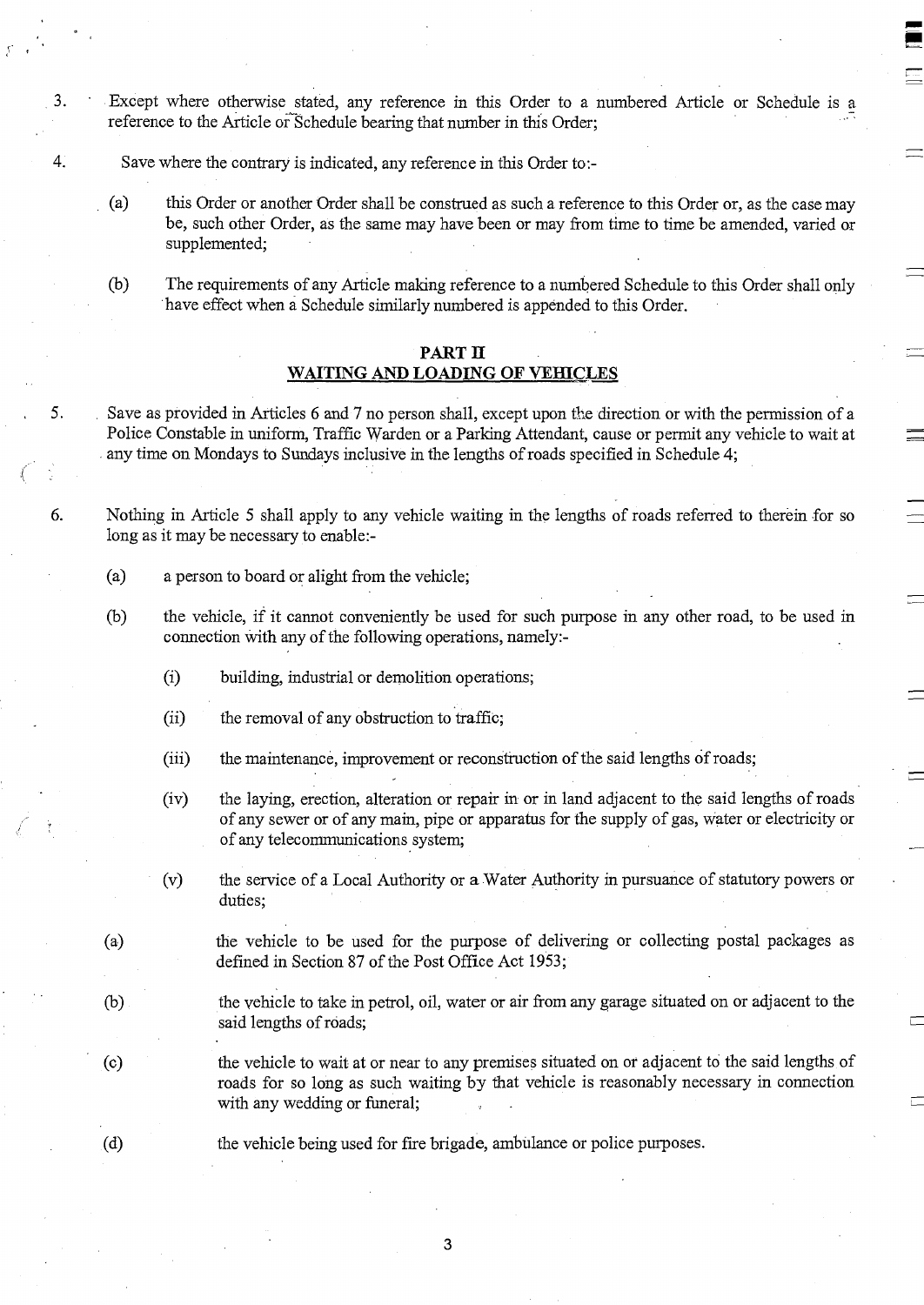7. (1) Nothing in Article 5 shall apply:-

(a) to any vehicle waiting for so long as may be necessary for the purpose of enabling goods to be loaded on or unloaded from the vehicle;

(b) to a Disabled Person's Vehicle, displaying a Disabled Person's Badge in the relevant position, for a period not exceeding 3 hours (not being a period separated by an interval of less than 1 hour from a previous period of waiting by the same vehicle in the same length of road on the same day), EXCEPT those lengths of road specified in Schedule 8 hereto and provided that the Disabled Person's Vehicle also displays in the relevant position, a Parking Disc (on which the driver or other person in charge of the vehicle has marked the time at which the period of waiting began) excepting those lengths of roads specified in the Schedules referred to in paragraph (c) of this Article ;

provided that such exemptions do not apply during the hours when loading restrictions are imposed by that Article.

- (2) Nothing in Article 5 shall apply to any vehicle :-
	- (a) waiting upon an authorised parking place; or
	- (b) being a Hackney Carriage, waiting upon an authorised cab rank ; or
	- (c) waiting for so long as may be necessary to enable the vehicle to be used in the provision of a local service within the meaning of the Transport Act 1985 .

#### PART III CONTRAVENTION OF ORDER

- 8. (1) If a vehicle is left in a parking place during the permitted hours or in any road or length of road in contravention of any provision of this Order, a penalty charge shall be payable and/or the vehicle may be removed from that location.
	- (2) In the case of a vehicle in respect of which a penalty charge is payable, a penalty charge notice showing the information required by section 66(3) of the Road Traffic Act 1991 may then be issued by a parking attendant in uniform in accordance with section 66(1) of the said Act .
	- (3) If a vehicle is left after a penalty charge has been incurred, a parking attendant in uniform or a person acting under his direction may attach to the vehicle an immobilisation device and a notice in accordance with the requirements of section 69(1). and (2) of the Road Traffic Act 1991 and that vehicle shall only be released from the device on payment of the penalty charge, or as the case may be a reduced penalty charge, along with such release fee as may be required by the Council.
	- (4) Where a parking attendant has removed or caused to be removed a vehicle in accordance with paragraph (1) of this Article :-
		- (a) he shall provide for the safe custody of the vehicle;
		- (b) the Council shall be entitled to recover from the person responsible such charges in respect of the removal, storage and disposal of the vehicle as it might prescribe from time to time;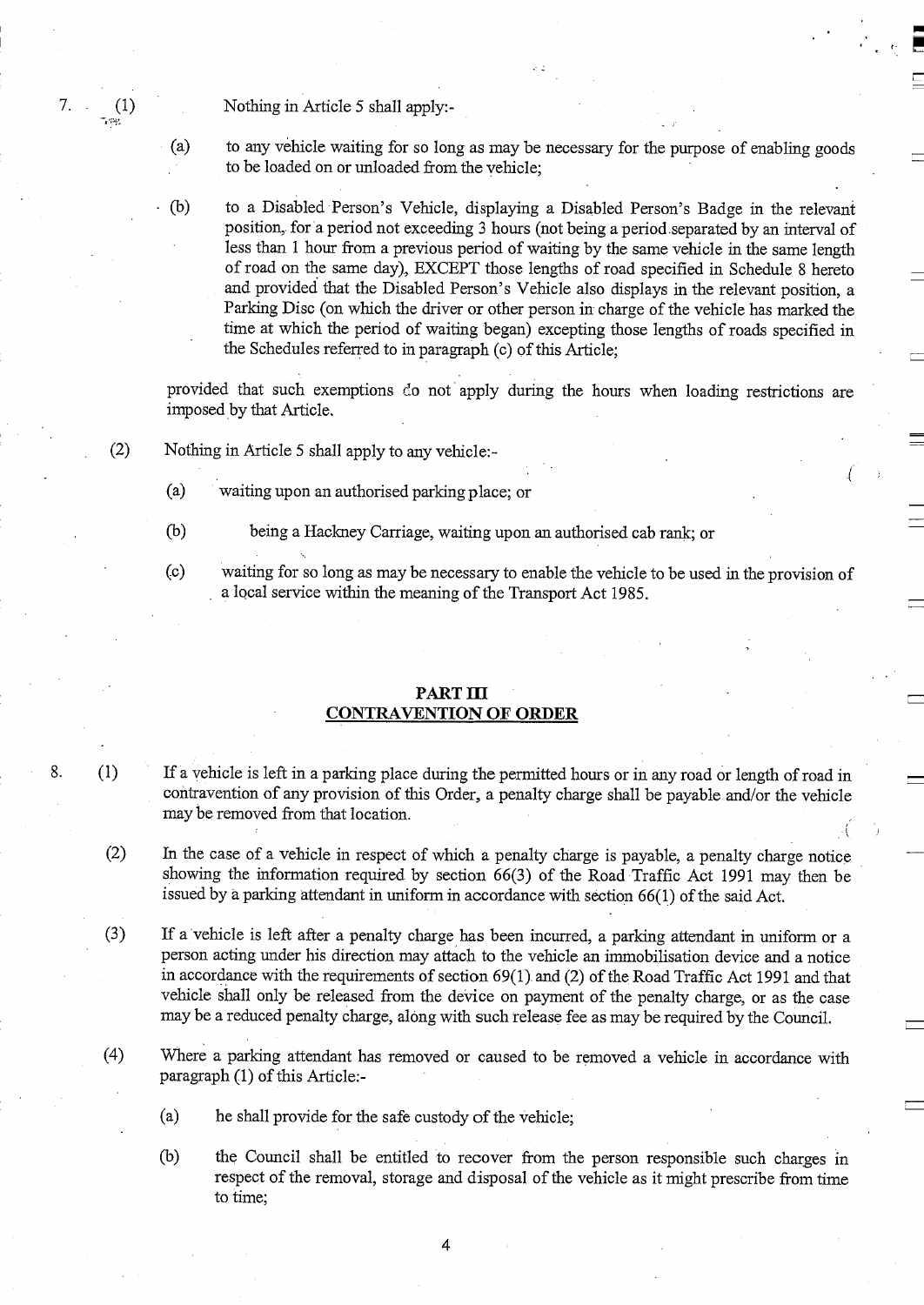(c) the provisions of the Road Traffic Regulation Act 1984 as amended shall apply to the disposal of any such vehicle removed by or on behalf of the Council pursuant to this Article.

Nothing in paragraphs (3) and (4) of this Article shall apply in respect of a vehicle displaying in the relevant position a valid disabled person's badge issued by any local authority.

#### PART IV REVOCATIONS

9. The following items within The Borough of Reading (Newtown Zone H)(Special Parking Area) Waiting Restrictions and Parking Places) Revision No. 2 Order 2003 shall be revoked.

- **(a) Schedule** 4 No Waiting At Any **Time**
	- (8) Kenavon Drive, North side<br>
	(9) Kenavon Drive, North side
	- (9) Kenavon Drive, North side<br>
	(10) Kenavon Drive, South side
	- Kenavon Drive, South side
- 
- **(a) Schedule** 23- No Waiting, **Mon Sat**, **8.00am 6.30pm**
	- Kenavon Drive, South side

#### THE COMMON SEAL of the READING )

BOROUGH COUNCIL was hereunto )

affixed this  $2b$  day of  $4p \times 2004$ 

THE COMMON SEAL of the READING<br>
BOROUGH COUNCIL was hereunto<br>
affixed this  $2b$  day of  $4p$   $2004$ <br>
in the presence of:-<br>  $\overrightarrow{1}$ Authorised Signatory

| Minute     | Cab. 15.3.04  |
|------------|---------------|
|            | <b>MIN 34</b> |
| Originator | PB            |
| Seal No.   | <u>192/04</u> |
| Checked    |               |



L\_.